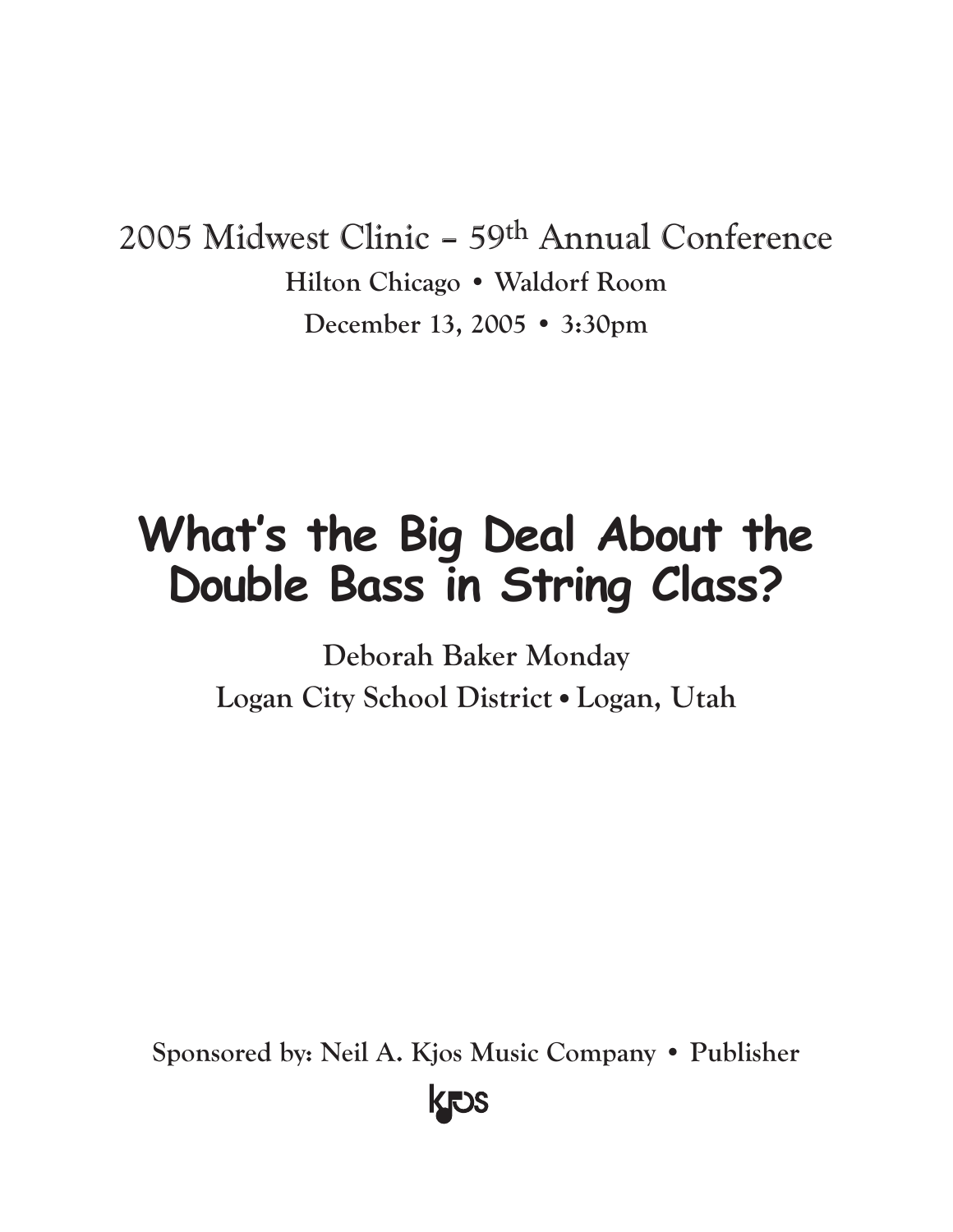## **What's The Big Deal About the Double Bass in String Class?**

**Deborah Baker Monday Logan School District, Logan, Utah** Sponsored by Neil A. Kjos Music Company

In the ongoing attempt to improve string class teaching methods, new approaches for the bass seem to be drawing a lot of attention. There is a movement in the bass world to begin students with a pedagogical approach that is geared more to a solo performance style. Because this technique lends itself so well to starting players at a young age, this is now being tapped into by today's school string educators. Great progress is being made to apply cutting edge bass pedagogy in the heterogeneous string class.

The objective of this session is to provide a plan for teaching bass which can be implemented in the string class while encompassing the newest trend in bass pedagogy. Hopefully, those somewhat insecure will gain some confidence with their bass teaching skills. Suggestions will be given to correlate technical training within the string class situation. The ideas offered will broaden the knowledge of the teacher who can then transfer this knowledge to students. The desired result will give motivation (instead of frustration) to the young bass players so they continue in a pursuit of musical expertise with the same zeal as their fellow string players.

## **I.The Traditional Approach**

#### Students begin in 1<sup>st</sup> or Half Position

- A. Individual Bass Methods (Geared toward private instruction, i.e., Simandl: New Method for String Bass)
	- 1. Left Hand (shifting approach) Students begin in half position: all 12 positions (ascending) progressively are integrated into Part 1. All major key signatures are represented.
	- 2. Right Hand separate bowings of simple rhythms without articulation until Part 2; then etudes which include more complex rhythms, articulations, and bowings.
- B. Class Methods
	- 1. Left Hand (shifting approach) Students begin in 1st position; shifts are required as pitches are added to the curriculum.
	- 2. Right Hand broad approach to rhythm, articulations, and bowings at a gradual progression of difficulty.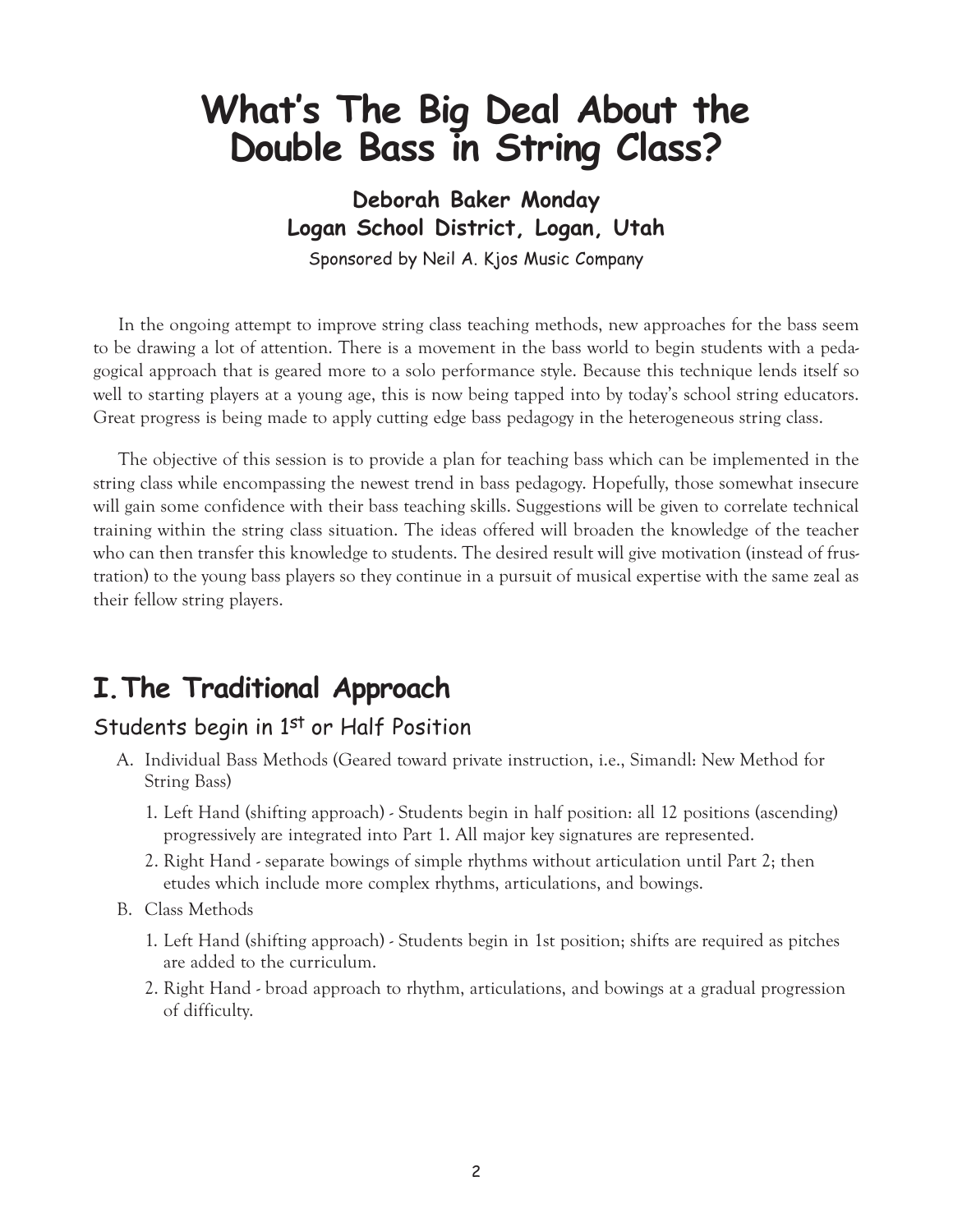## **II. The New Approach**

#### **Students begin in "Middle Position"**

- A. What is it?
	- 1. Left Hand (pivot approach\*. See **Part III**) hand stays in "Middle Position"
		- a. Middle position on the bass is the area at which the left hand (thumb) rests in the crook of the neck (traditionally, "4th position")
		- b. Middle position can also be described where the 12va harmonic (440 A-tuning note) lies under the 1st finger on D; string class teachers will be familiar with the location of "high D", 4th finger on the G string (which is notated the same as the cello 4th finger on the A string).
	- 2. Right Hand follows Traditional Approach, Class Method ( **Part I**, B)
- B. Where did it originate?
	- 1. François Rabbath, bass virtuoso, who astounded the string-playing world with his technical facility, produced a teaching method, which has been widely accepted in the bass performance field.
	- 2. The "Suzuki" philosophy of starting younger students on smaller instruments lent itself conveniently to the new approach.
	- 3. George Vance, a Rabbath student, produced an entire string class method and repertoire series supporting the approach where students begin in middle position.
- C. Why begin there?
	- 1. Physical reasons are the dominant factor.
		- a. Size The finger spacing is significantly smaller than the finger spacing of low position.
		- b. Strength The thumb can help support the instrument.
		- c. Convenience The position of the left hand, lower arm and elbow are in a more natural and level position to the body.
	- 2. Pitch parallels and expansion of range are crucial factors as well.
		- a. Fingerings transfer exactly from low position to middle position. See the relationship of E and F# in Diagram 1.
		- b. More pitches can be played by using a left hand pivot.

#### **Diagram 1**

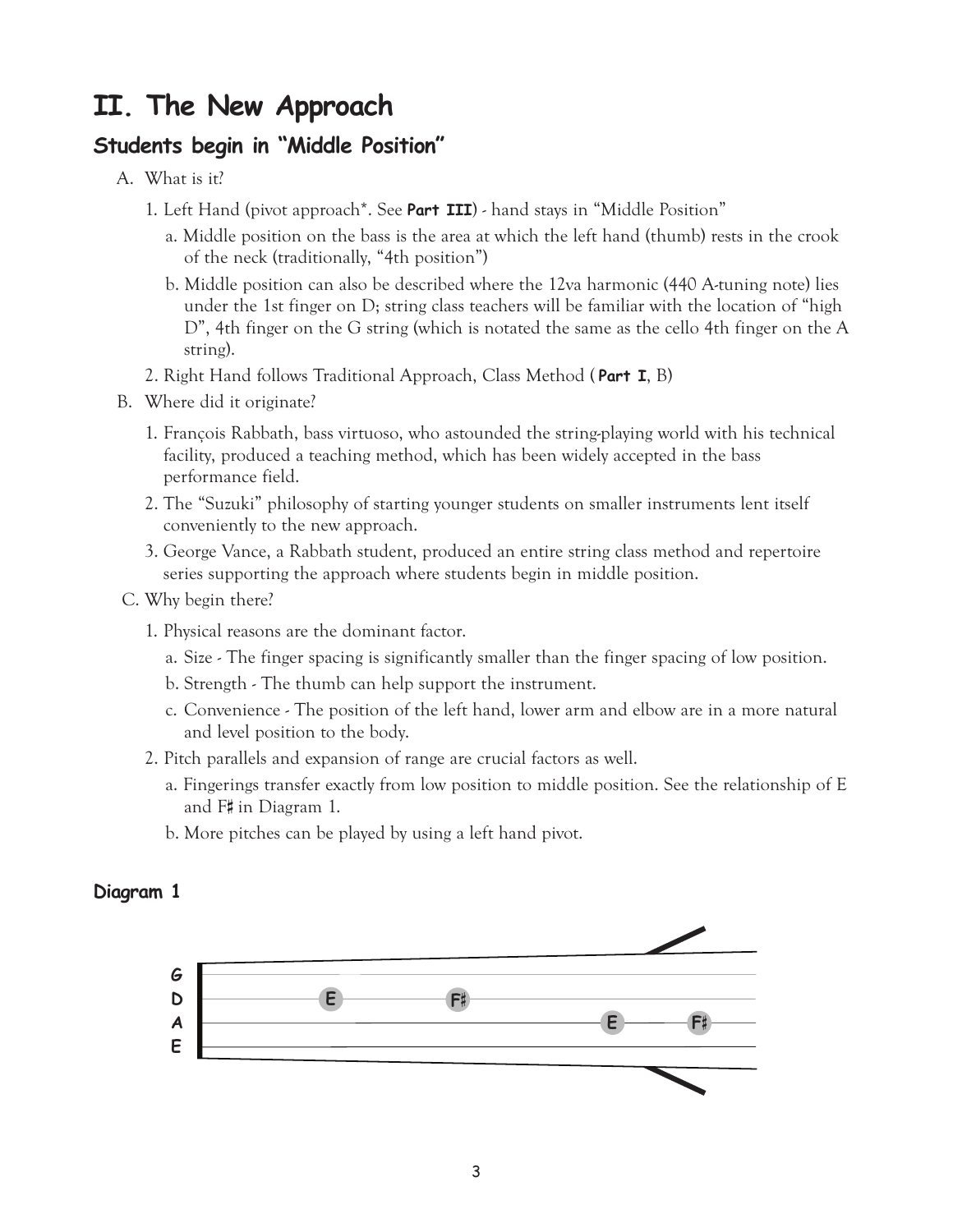c. Middle position focuses on the upper tetrachord A, B,C#, D rather that the lower one starting on open A (Diagram 2). It is more satisfying for the bass part to follow the melodic line with other instruments in unison exercises.



- D. How to Make It Work
	- 1. Have instruments set up properly. (Dealers should be willing to get advice from a quality bass shop)
		- a. String height above fingerboard must meet industry specifications: ranging from 6mm (G) to 11mm (E).
		- b. String gauge should be in proportion to instrument size. Check brands for smaller gauge strings.
	- 2. Fit students with correct instrument size.
		- a. The most important factor is the right arm length; the bow must lie comfortably between the end of fingerboard and bridge without the student reaching, with an arm practically straight but relaxed at the elbow. This element can be controlled with endpin length and also by the height of a stool for the sitting student.
		- b. The left hand placement should be no higher than eye level in low position. For smaller students, middle position is the only place to start.
	- 3. Learn the bass fingering system and fingerboard.
		- a. As with other instruments Roman numerals are used to represent the strings: I(G), II(D), III(A), IV(E). However, some method books, and solo literature for young players may use Roman numerals to refer to a specific position (1st, 2nd, etc.). Be aware of this and help students to interpret any fingerings which are printed.
		- b. The fingerboard is not complex and as seen in the following diagram, the fingering system parallels easily from low to middle position.

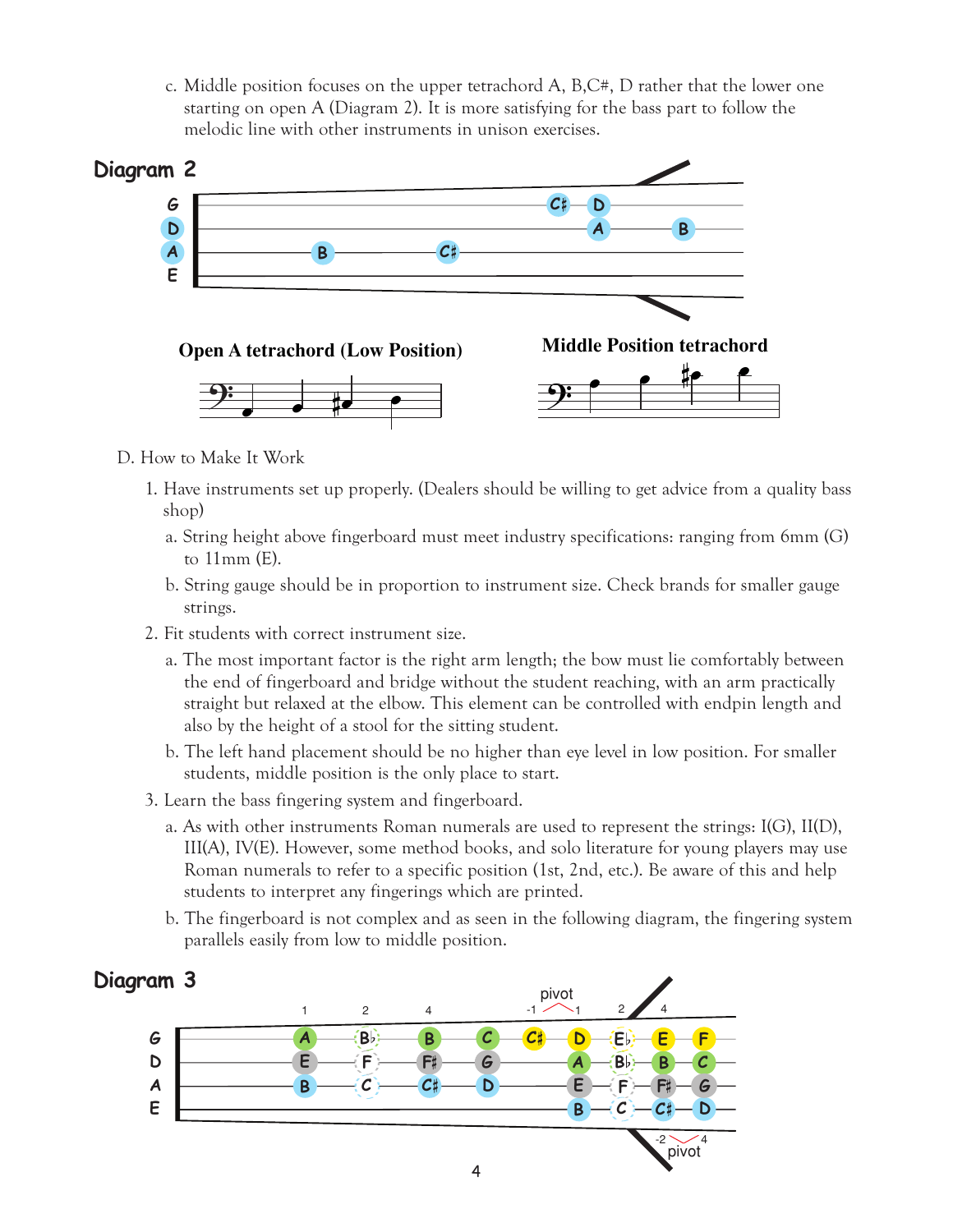4. String crossing exercises are critical to success. Do not skip these exercises. They are crucial to all string players, especially the bassists. Make the most of them! One idea for continually reinforcing string crossing technique and "setting the bow" before moving it in any given situation is the "insert a rest" method. See how it works below: critical to success. I<br>the bassists. Make the<br>chnique and "settin"<br>" method. See how<br>er notes<br>**4)**  $G-G-G-G-G-G$ **-**<br>**3,4)**  $E-E-E-E-G$ <br>on each to cross wi<br>Twinkle (Theme or **)**<br> $-\mathbf{A}$ - (rest-rest)<br>ing Skipping with mu<br>**Pivot**<br>ft h

Ex. 1 a. Open string cycle: 4 quarter notes

```
C-C-C-C- (rest,2,3,4) G-G-G-G- (rest,2,3,4) D-D-D-D- (rest,2,3,4)
A-A-A-A- (rest,2,3,4) E-E-E-E- (rest,2,3,4) etc.
```
b. Same but with 3 quarters on each to cross with an up bow

Ex. 2 Strings and Fingers: *Twinkle,Twinkle* (Theme or Variation A)

#### **D-D- (rest-rest) A-A- (rest-rest) B-B- (rest -rest) A\_\_(lift)**

Ex. 3 See attached exercises for *String Skipping* with musical examples (page 9)

### **III. The Art of the Pivot**

- A. Definition: A rocking of the left hand forward or backward (one half step in either direction) while keeping the thumb in place.
- B. Application: The pivot is an essential technique of executing notes without "shifting" the hand (specifically, the thumb)

**The pitches playable in middle position on each string are as follows:**



**The pivot backward one half step (towards the nut) allows the following notes to become available:**

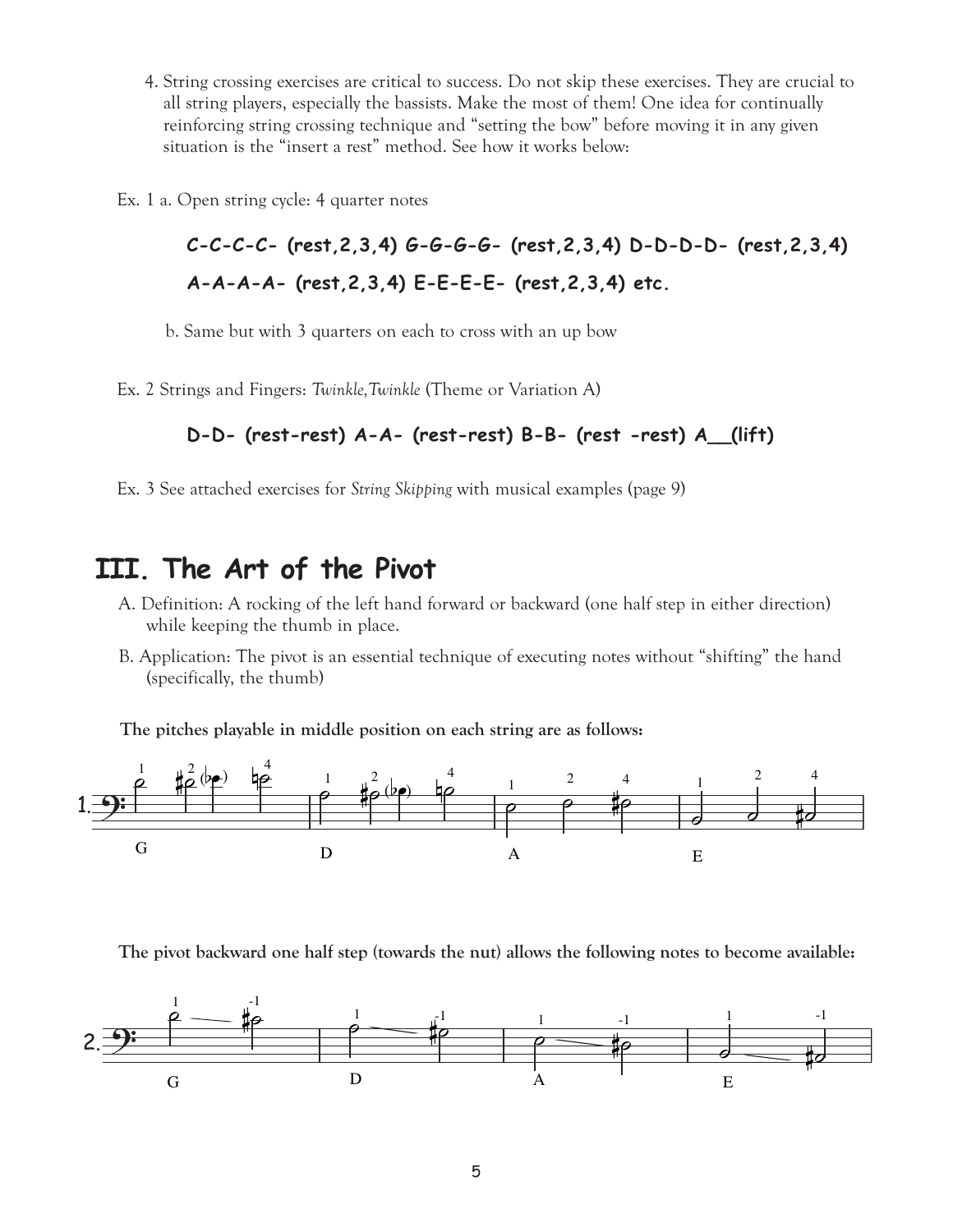**By pivoting the hand forward (toward the bridge) the following notes are available:**



Faster ascending motion is achieved by pivoting to the 2nd finger as shown.

## **IV. Working with the Pivot in String Class**

- A. The backward pivot with first finger
	- 1. This pivot on the G string should be introduced when other instruments study the A string notes. (See musical example 2.)
	- 2. Combined with Middle Position fingerings on the D and A strings, any D scale exercises and related pieces can be played with the same melodic contour as other instruments.
- B. The forward pivot with 2 and 4
	- 1. This same pivot on the D string fits into the study of the G string notes for the other instruments. The cello/bass fingering will be similar (cello on G: 0,1,3,4 while bass is Open G, then 1,-2,4 on D). (See musical example 3.)
	- 2. This pivot on the A string eliminates the need for crossing to the open G string. (See musical example 4.)
	- 3. Executing the pivot while crossing to a lower string could require some focused training. It could be introduced with a similar challenge for the other instruments in class in a D Major Scale exercise: violin/viola – use 4th finger (instead of open A) when descending; cello – incorporate shifting. (See musical example 5.)
- C. All pivots combined.
	- 1. Musical example 6 provides a Middle Position fingering for a commonly used tune in string methods. Musical example 7 shows the perfect example of how well Middle Position fingering works for D scale melodic material.
	- 2. Musical example 8 employs the "pivot" fingering in *Twinkle, Twinkle*. Compare the logic and convenience.

### **V. Conclusion**

Teaching bass within the string class setting presents challenges. The good news is that subject has been thoroughly researched by leading string educators. The result is a systematic teaching approach that is ready and waiting to be used for all of us. It only takes a conscientious effort to bring our level of teaching the bass up to the standards which we are trying to bring our performing groups. Take advantage of the materials that are available to you and get a jumpstart with your bass students. The rewards will be exponentially worth the efforts.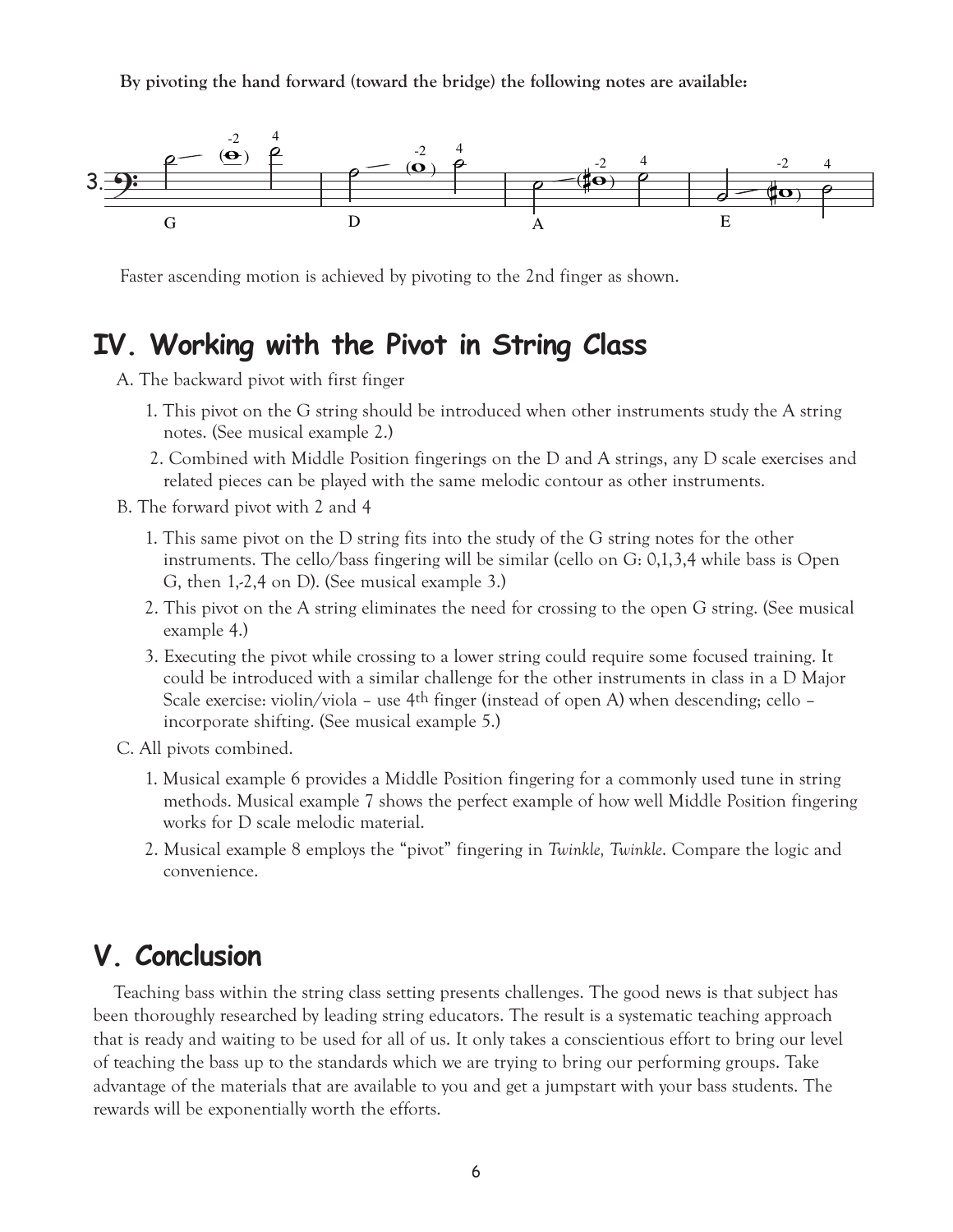## **Musical Examples:**

**1. Twinkl**





**3. Jolly Fellows - Pivot 2-4 on D**



**4. Rigadoon - Pivot 2-4 on A**

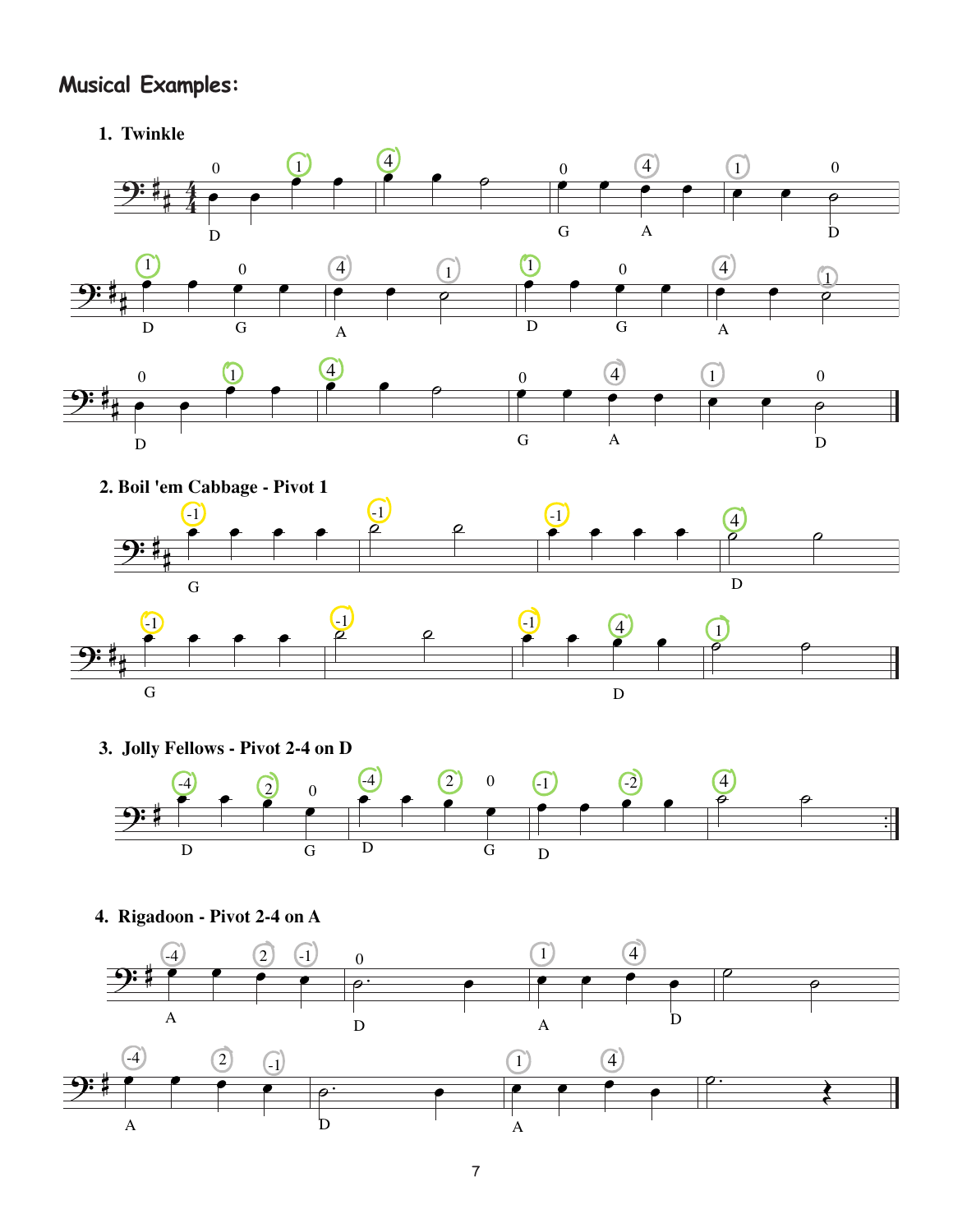**5. D Scale (see IV in outline)**







**7. French Folk Song**







**8. Twinkle, Twinkle with pivot (playable on 2 ad acent strings)**